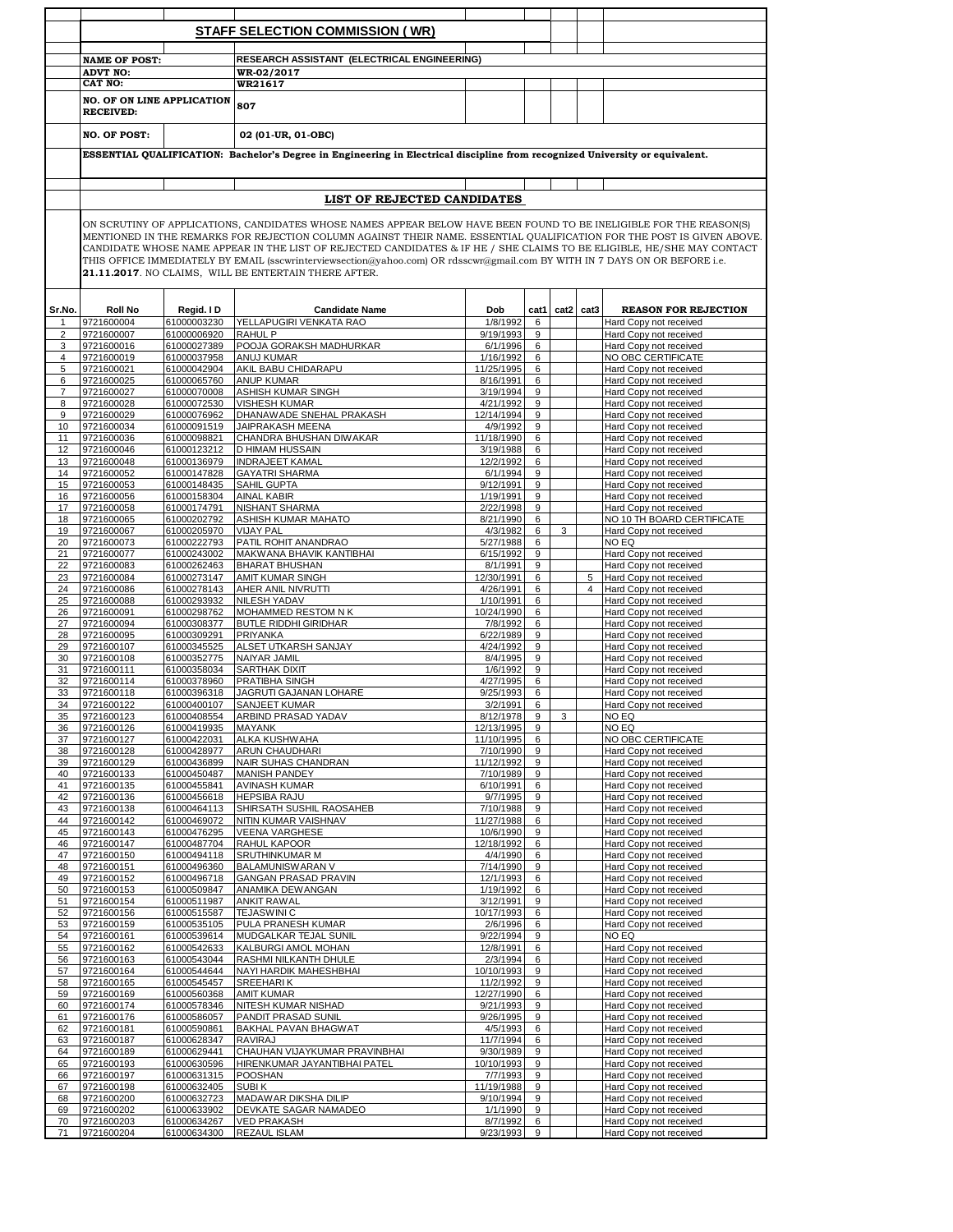| 72         | 9721600205               | 61000634524                | <b>PAWAN SHARMA</b>                        | 4/5/1995<br>6                    | Hard Copy not received                           |
|------------|--------------------------|----------------------------|--------------------------------------------|----------------------------------|--------------------------------------------------|
| 73         | 9721600206               | 61000634792                | S HARISH                                   | 10/20/1992<br>6                  | Hard Copy not received                           |
| 74         | 9721600207               | 61000635256                | SUDHIR SHARMA                              | 6/23/1990<br>6                   | Hard Copy not received                           |
| 75         | 9721600208               | 61000635635                | MALODE SHREEYASH NITIN                     | 11/23/1995<br>9                  | Hard Copy not received                           |
|            | 9721600209               | 61000635723                | HITESH KUMAR SHARMA                        | 9                                | Hard Copy not received                           |
| 76         |                          |                            |                                            | 4/3/1988                         |                                                  |
| 77         | 9721600210               | 61000636483                | <b>BARDE PRAKASH SUDHAKAR</b>              | 1/30/1991<br>6                   | Hard Copy not received                           |
| 78         | 9721600212               | 61000637059                | PATIL LAXMI ASHOK                          | 7/23/1992<br>6                   | Hard Copy not received                           |
| 79         | 9721600213               | 61000637123                | <b>GHATE ANKIT RAMESHRAO</b>               | 9/16/1991<br>6                   | Hard Copy not received                           |
| 80         | 9721600215               | 61000637440                | DIDIGAM SHIVA KUMAR                        | 2/1/1994<br>6                    | Hard Copy not received                           |
| 81         | 9721600216               | 61000637477                | PARATE BHARATI KASHINATH                   | 4/20/1995<br>9                   | Hard Copy not received                           |
| 82         | 9721600218               | 61000638020                | DHARM RAJ GURJAR                           | 7/1/1988<br>6                    | Hard Copy not received                           |
| 83         |                          |                            | <b>INALA VENKATA RAMYASREE</b>             | 5/13/1994<br>6                   |                                                  |
|            | 9721600219               | 61000638153                |                                            |                                  | Hard Copy not received                           |
| 84         | 9721600220               | 61000638467                | MANJUSHA                                   | 9<br>7/15/1993                   | Hard Copy not received                           |
| 85         | 9721600221               | 61000638480                | <b>NITU</b>                                | 12/15/1995<br>6                  | Hard Copy not received                           |
| 86         | 9721600222               | 61000638685                | AAKRITI KARNA                              | 11/30/1993<br>9                  | Hard Copy not received                           |
| 87         | 9721600223               | 61000639135                | LOYA DURGA BHAVANI                         | 5/12/1996<br>6                   | Hard Copy not received                           |
| 88         | 9721600226               | 61000639880                | PATEL KAUSHALKUMAR PRAVINBHAI              | 2/1/1996<br>9                    | Hard Copy not received                           |
| 89         | 9721600227               | 61000640596                | SWAPNIL PRAMOD KANADE                      | 4/20/1988<br>9                   | Hard Copy not received                           |
|            |                          | 61000641052                |                                            | 7/24/1991<br>9                   |                                                  |
| 90         | 9721600228               |                            | ANUPRIYA JAIN                              |                                  | Hard Copy not received                           |
| 91         | 9721600229               | 61000641342                | <b>MADHURIMA ROY</b>                       | 11/23/1994<br>9                  | Hard Copy not received                           |
| 92         | 9721600231               | 61000641586                | NIRAJ PRAMODRAO MAHULKAR                   | 6/2/1987<br>9                    | Hard Copy not received                           |
| 93         | 9721600233               | 61000641812                | SAYALI VASANT MALVE                        | 8/2/1995<br>6                    | Hard Copy not received                           |
| 94         | 9721600234               | 61000641848                | <b>AVIRAG KUMAR</b>                        | 10/10/1994<br>6                  | Hard Copy not received                           |
| 95         | 9721600236               | 61000643137                | DESHMUKH GITESH BALKRISHNA                 | 10/14/1994<br>6                  | Hard Copy not received                           |
| 96         | 9721600238               | 61000643528                | <b>DEEPAK SINGH</b>                        | 6/30/1992<br>9                   | Hard Copy not received                           |
| 97         | 9721600239               | 61000644744                | KONCHA GIRIDHAR                            | 6/5/1994<br>6                    | Hard Copy not received                           |
|            |                          |                            |                                            |                                  |                                                  |
| 98         | 9721600240               | 61000644895                | DASARI NAGA LAKSHMI                        | 6/26/1992<br>9                   | Hard Copy not received                           |
| 99         | 9721600242               | 61000645564                | PATIL NIKHIL BHAGWAN                       | 11/28/1995<br>6                  | Hard Copy not received                           |
| 100        | 9721600244               | 61000645777                | DAYANAND                                   | 7/14/1990<br>6                   | 4<br>Hard Copy not received                      |
| 101        | 9721600245               | 61000645891                | GAYKWAD VIDYA HIRAMAN                      | 11/17/1995<br>6                  | Hard Copy not received                           |
| 102        | 9721600246               | 61000647319                | SATYA PRAKASH OJHA                         | 8/1/1992<br>6                    | Hard Copy not received                           |
| 103        | 9721600251               | 61000649104                | SUSHAVAN PAUL                              | 8/8/1995<br>6                    | Hard Copy not received                           |
| 104        | 9721600255               |                            | NIMJE PRANAWATI JAGNNATHRAO                | 9/5/1992                         |                                                  |
|            |                          | 61000650728                |                                            | 9<br>3                           | Hard Copy not received                           |
| 105        | 9721600256               | 61000650780                | <b>AMIT KUMAR</b>                          | 8/10/1990<br>6                   | NO EQ                                            |
| 106        | 9721600257               | 61000651036                | THAKER MEGHAKUMARI BHARATKUMAR             | 7/19/1996<br>9                   | Hard Copy not received                           |
| 107        | 9721600259               | 61000651341                | <b>DINESH KUMAR</b>                        | 5/30/1996<br>6                   | Hard Copy not received                           |
| 108        | 9721600261               | 61000651391                | <b>ABHINAY PATEL</b>                       | 9/7/1990<br>6                    | Hard Copy not received                           |
| 109        | 9721600263               | 61000652280                | <b>PRIYANKA</b>                            | 11/8/1993<br>9                   | Hard Copy not received                           |
| 110        | 9721600266               | 61000654082                | MAHAJAN BHUSHAN PRABHU                     | 4/20/1995<br>6                   | Hard Copy not received                           |
|            |                          |                            |                                            |                                  |                                                  |
| 111        | 9721600268               | 61000655144                | MAMINDLA NAVATHA                           | 8/8/1997<br>6                    | Hard Copy not received                           |
| 112        | 9721600269               | 61000655807                | NILESH BHASKAR AVHAD                       | 11/9/1994<br>9                   | Hard Copy not received                           |
| 113        | 9721600270               | 61000655949                | YARLAGADDA SOWMYA                          | 9<br>1/18/1994                   | Hard Copy not received                           |
| 114        | 9721600271               | 61000656692                | RAHUL MISHRA                               | 6/29/1991<br>9                   | Hard Copy not received                           |
| 115        | 9721600272               | 61000656851                | BORKAR DNYANESHWARI RUSHIJI                | 11/18/1991<br>6                  | Hard Copy not received                           |
| 116        | 9721600273               | 61000656989                | NANDESHWAR SHREYA BHIMRAO                  | 12/2/1994<br>9                   | Hard Copy not received                           |
|            |                          |                            |                                            |                                  |                                                  |
| 117        | 9721600274               | 61000657155                | <b>ALFIYA ANSARI</b>                       | 2/8/1994<br>6                    | Hard Copy not received                           |
| 118        | 9721600275               | 61000657474                | SHUBHAM NINAWE                             | 3/29/1994<br>6                   | Hard Copy not received                           |
| 119        | 9721600276               | 61000657476                | MAHAJAN PRAJKTA DILEEP                     | 10/18/1995<br>6                  | Hard Copy not received                           |
| 120        | 9721600278               | 61000657849                | GAVANDE AKSHAY SHARADRAO                   | 5/19/1994<br>9                   | Hard Copy not received                           |
|            |                          |                            |                                            |                                  |                                                  |
|            |                          |                            |                                            | 6                                |                                                  |
| 121        | 9721600279               | 61000657853                | SHENDE SAURABH ARUN                        | 5/4/1992                         | Hard Copy not received                           |
| 122        | 9721600280               | 61000658307                | KANTUBOTHU LAVANYA                         | 7/22/1996<br>6                   | Hard Copy not received                           |
| 123        | 9721600281               | 61000658311                | MD AMANULLAH ANSARI                        | 11/10/1995<br>6                  | Hard Copy not received                           |
| 124        | 9721600283               | 61000658363                | RAHINJ NILESH ASHOK                        | 6/4/1993<br>6                    | Hard Copy not received                           |
| 125        | 9721600286               | 61000659097                | <b>S MANI SUNDAR</b>                       | 4/16/1990<br>9                   | Hard Copy not received                           |
| 126        | 9721600289               | 61000660813                | AKASH RAJ GUPTA                            | 8/3/1994<br>9                    | NO EQ                                            |
| 127        | 9721600291               | 61000661167                | POOJA SUTHAR                               | 1/1/1997<br>6                    | Hard Copy not received                           |
| 128        | 9721600292               | 61000661276                | DHIRAJ JAMNADAS WALKE                      | 7/12/1995<br>9                   | Hard Copy not received                           |
|            |                          |                            |                                            |                                  |                                                  |
| 129        | 9721600293               | 61000662105                | SURWADE KARAN UTTAM                        | 6/11/1994<br>9                   | Hard Copy not received                           |
| 130        | 9721600294               | 61000662223                | MILAN ARUN JAGTAP                          | 12/9/1995<br>9                   | Hard Copy not received                           |
| 131        | 9721600295               | 61000662249                | PARSHURAMKAR SHITAL RAMKRUSHNA             | 5/7/1992<br>6                    | Hard Copy not received                           |
| 132        | 9721600296               | 61000662710                | ROSHAN LAL SAHU                            | 5/8/1993<br>6                    | Hard Copy not received                           |
| 133        | 9721600297               | 61000662769                | ERAVAKULANGARA SARANYA NARAYANAN           | 12/6/1995<br>9                   | Hard Copy not received                           |
| 134        | 9721600298               | 61000662799                | <b>NEHA KUMARI</b>                         | 3/28/1993<br>6                   | Hard Copy not received                           |
| 135        | 9721600300               | 61000663142                | KACHARE SANTOSH MANIK                      | 5/12/1992<br>6                   | Hard Copy not received                           |
|            |                          |                            |                                            |                                  |                                                  |
| 136        | 9721600301               | 61000663577                | <b>UMESH CHAUHAN</b>                       | 7/14/1996<br>6                   | Hard Copy not received                           |
| 137        | 9721600302               | 61000663841                | MUDADLA SAIRAM                             | 6/4/1994<br>6                    | Hard Copy not received                           |
| 138        | 9721600303               | 61000664214                | PRAJAPATI PARTH RAJENDRAKUMAR              | 9/24/1995<br>6                   | Hard Copy not received                           |
| 139        | 9721600304               | 61000664970                | HIMANSHU SONI                              | 8/23/1994<br>6                   | Hard Copy not received                           |
| 140        | 9721600305               | 61000665017                | <b>MITKARI KIRTI KISHOR</b>                | 1/2/1995<br>6                    | Hard Copy not received                           |
| 141        | 9721600306               | 61000665657                | BHARATH RAJ D                              | 3/14/1996<br>6                   | Hard Copy not received                           |
| 142        | 9721600308               | 61000666418                | TUSHANT VIJAYRAN                           | 12/4/1994<br>9                   | Hard Copy not received                           |
| 143        | 9721600309               | 61000666485                | ALUVALA DIVYA                              | 7/17/1996<br>6                   | Hard Copy not received                           |
| 144        |                          |                            | SANCHITHA D S                              | 9                                |                                                  |
|            | 9721600310               | 61000666711                |                                            | 5/26/1994                        | Hard Copy not received                           |
| 145        | 9721600311               | 61000667707                | JOSHI AMIT PRAKASHARAO                     | 6/10/1991<br>9                   | Hard Copy not received                           |
| 146        | 9721600313               | 61000668052                | RATNA CHAKRABORTTY                         | 1/22/1990<br>9                   | Hard Copy not received                           |
| 147        | 9721600316               | 61000668516                | UPPULA VISHNU                              | 12/17/1995<br>9                  | Hard Copy not received                           |
| 148        | 9721600317               | 61000668554                | KOMATI RAJESHWARI                          | 8/9/1994<br>6                    | Hard Copy not received                           |
| 149        | 9721600319               | 61000668770                | ASHISH DIVAKAR JADHAV                      | 10/17/1989<br>9                  | NO EQ                                            |
| 150        | 9721600321               | 61000668887                | AARTI GAJANAN BHOLE                        | 4/18/1994<br>6                   | Hard Copy not received                           |
|            |                          |                            |                                            |                                  |                                                  |
| 151        | 9721600322               | 61000669132                | SHWETA MAHESH GAWADE                       | 3/19/1994<br>9                   | Hard Copy not received                           |
| 152        | 9721600323               | 61000669367                | DIVYA JYOTI                                | 2/13/1990<br>9                   | Hard Copy not received                           |
| 153        | 9721600324               | 61000669451                | PARSUTKAR PRAFUL LATARI                    | 5/24/1991<br>6                   | Hard Copy not received                           |
| 154        | 9721600326               | 61000669501                | NAVALE KAILAS PRAKASH                      | 6/25/1993<br>6                   | Hard Copy not received                           |
| 155        | 9721600327               | 61000669755                | ROHIT GORAKH SONAWANE                      | 9/16/1994<br>6                   | Hard Copy not received                           |
| 156        | 9721600330               | 61000671506                | RASHMI RANJAN KACHHYAPAL                   | 3/10/1994<br>9                   | Hard Copy not received                           |
| 157        | 9721600331               | 61000671553                | LAXMI                                      | 11/24/1991<br>9                  | Hard Copy not received                           |
|            |                          |                            |                                            |                                  |                                                  |
| 158        | 9721600333               | 61000673127                | <b>UPPU ANIL</b>                           | 12/6/1990<br>6                   | Hard Copy not received                           |
| 159        | 9721600335               | 61000673572                | JAWALEKAR MAYURI SANGAPPA                  | 1/19/1992<br>6                   | Hard Copy not received                           |
| 160        | 9721600336               | 61000673614                | UPENDRA RAMDAS KOLI                        | 7/14/1994<br>9                   | Hard Copy not received                           |
| 161        | 9721600337               | 61000673821                | BORADE AKASH BALASAHEB                     | 2/5/1995<br>6                    | Hard Copy not received                           |
| 162        | 9721600338               | 61000674388                | RESHMA RATNAKAR AMBIRKAR                   | 7/16/1995<br>9                   | Hard Copy not received                           |
| 163        | 9721600339               | 61000674451                | AGHADATE PRIYANKA BHANUDAS                 | 1/31/1995<br>6                   | Hard Copy not received                           |
| 164        | 9721600343               | 61000677046                | <b>VIVEK PAL</b>                           | 3/15/1994<br>6                   | Hard Copy not received                           |
|            |                          |                            |                                            |                                  |                                                  |
| 165        | 9721600344               | 61000677850                | SYED ROSHAN JAMEER                         | 6/6/1992<br>9                    | Hard Copy not received                           |
| 166        | 9721600345               | 61000678281                | <b>DIKSHA</b>                              | 5/22/1995<br>6                   | Hard Copy not received                           |
| 167        | 9721600346               | 61000678433                | <b>PRATIK BHUTE</b>                        | 6/10/1992<br>6                   | Hard Copy not received                           |
| 168<br>169 | 9721600347<br>9721600349 | 61000679809<br>61000680044 | PAWAR GANESH MOHAN<br><b>KIRTI RATHORE</b> | 7/7/1990<br>6<br>10/31/1996<br>9 | Hard Copy not received<br>Hard Copy not received |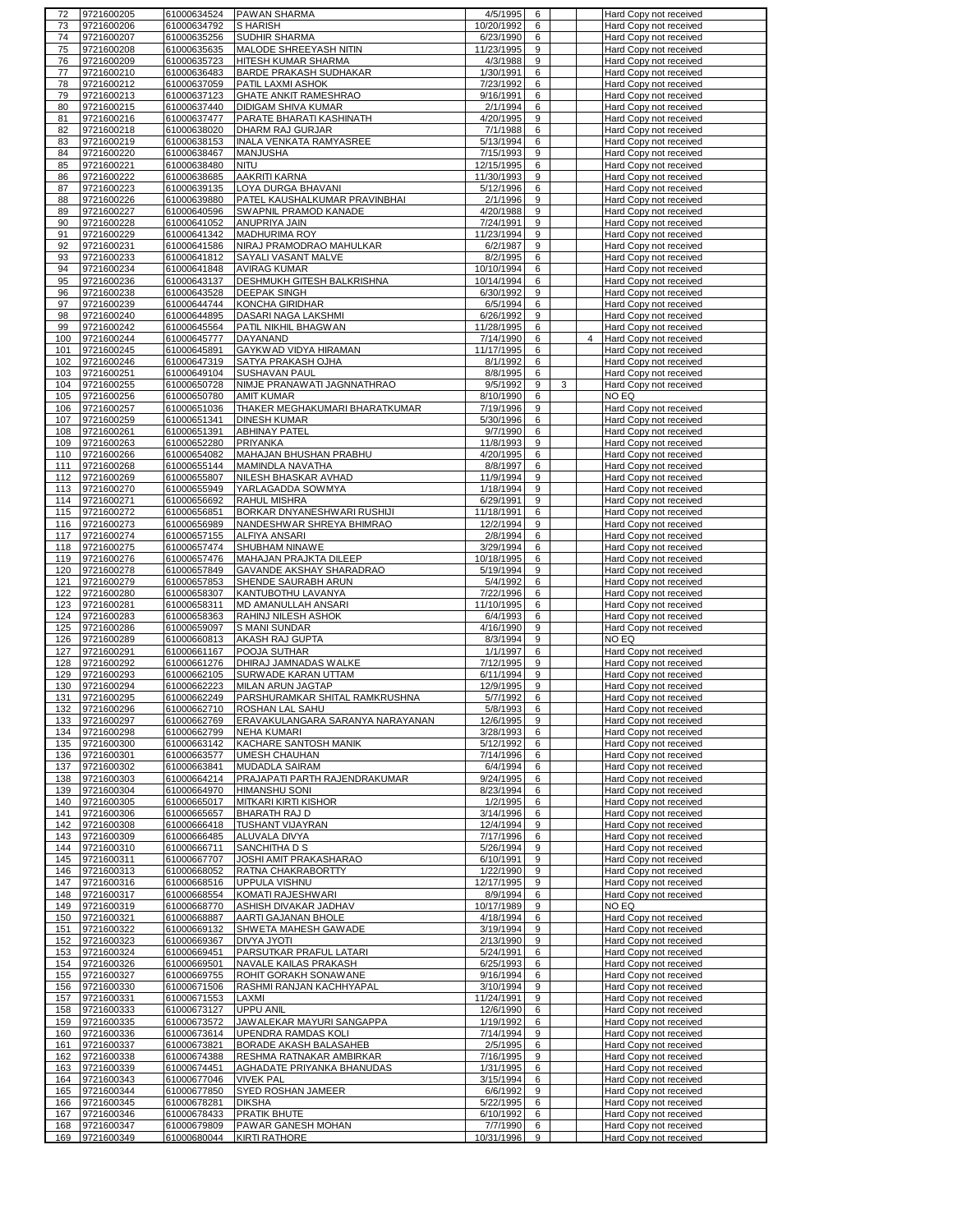|            | 9721600350               | 61000680454                | KARUNA PRALHAD KATRE                                           | 6/3/1994<br>6                      | Hard Copy not received                                  |
|------------|--------------------------|----------------------------|----------------------------------------------------------------|------------------------------------|---------------------------------------------------------|
| 171        | 9721600351               | 61000682416                | <b>SYED GOUSIA BEGAM</b>                                       | 6/6/1992<br>9                      | Hard Copy not received                                  |
| 172        | 9721600353               | 61000683672                | ADITYA KUMAR                                                   | 7/13/1995<br>9                     | Hard Copy not received                                  |
| 173        | 9721600359<br>9721600360 | 61000685385<br>61000686236 | MISAL SHITAL SADASHIV                                          | 3/27/1990<br>9                     | Hard Copy not received                                  |
| 174<br>175 | 9721600362               | 61000688377                | <b>ATUL</b><br>SHIVAM YADAV                                    | 10/11/1995<br>9<br>10/17/1995<br>9 | Hard Copy not received<br>Hard Copy not received        |
| 176        | 9721600363               | 61000688886                | <b>LAXMAN TUKARAM TIKHOLE</b>                                  | 8/19/1992<br>6                     | NO EQ                                                   |
| 177        | 9721600364               | 61000690923                | DHEERAJ DWIVEDI                                                | 9/8/1995<br>9                      | Hard Copy not received                                  |
| 178        | 9721600365               | 61000691708                | PANDE PRANAV DILIP                                             | 2/22/1995<br>9                     | Hard Copy not received                                  |
| 179        | 9721600366               | 61000692809                | R ANI                                                          | 8/8/1995<br>6                      | Hard Copy not received                                  |
| 180        | 9721600367               | 61000694355                | PAWAR GAURAV NAMDEVRAO                                         | 9/22/1992<br>6                     | NO DOCUMENT ENCLOSE                                     |
| 181        | 9721600368               | 61000694680                | <b>BULBULE SUJATA VIJAY</b>                                    | 2/12/1994<br>6                     | Hard Copy not received                                  |
| 182<br>183 | 9721600369<br>9721600370 | 61000695042<br>61000695050 | PATIL ASHWIN RANJEETSINH<br>SHRADDHA GUPTA                     | 7/16/1992<br>9<br>11/12/1994<br>9  | NO EQ<br>Hard Copy not received                         |
| 184        | 9721600371               | 61000695069                | CHAND PASHA ZAKIR HUSAIN SHAIKH                                | 11/26/1993<br>9                    | Hard Copy not received                                  |
| 185        | 9721600373               | 61000695993                | PRAGYAN PARIMITA PRADHAN                                       | 2/29/1992<br>9                     | Hard Copy not received                                  |
| 186        | 9721600374               | 61000696716                | KHAIRE RAVINDRA PRAKASH                                        | 6<br>5/15/1993                     | Hard Copy not received                                  |
| 187        | 9721600375               | 61000697005                | YOGESH LIMBAJI GORE                                            | 7/2/1991<br>6                      | NO DOCUMENT ENCLOSE                                     |
| 188        | 9721600376               | 61000697136                | CHOVATIYA KEYUR                                                | 1/21/1997<br>9                     | Hard Copy not received                                  |
| 189<br>190 | 9721600380<br>9721600381 | 61000703028<br>61000703265 | ANAND MUKHERJEE<br><b>RASHMI</b>                               | 11/8/1992<br>9<br>6<br>5/3/1995    | Hard Copy not received<br>Hard Copy not received        |
| 191        | 9721600382               | 61000704343                | <b>ASHWANI KUMAR</b>                                           | 1/4/1994<br>6                      | Hard Copy not received                                  |
| 192        | 9721600384               | 61000704689                | <b>MRINALINI SHARMA</b>                                        | 11/25/1993<br>9                    | Hard Copy not received                                  |
| 193        | 9721600386               | 61000705761                | DANDU MOUNIKA                                                  | 4/11/1995<br>9                     | Hard Copy not received                                  |
| 194        | 9721600389               | 61000706547                | <b>KULDEEP SHARMA</b>                                          | 9<br>4/9/1992                      | Hard Copy not received                                  |
| 195        | 9721600390               | 61000707570                | <b>RAVINA</b>                                                  | 9/24/1995<br>9                     | NO EQ                                                   |
| 196<br>197 | 9721600394<br>9721600397 | 61000709160<br>61000711726 | MISHRA MUKESHKUMAR AMARPAL<br><b>BIPIN PRAJAPATI</b>           | 3/13/1990<br>9<br>12/7/1995<br>6   | Hard Copy not received<br>Hard Copy not received        |
| 198        | 9721600398               | 61000712028                | NARASIMHULU TAMMINANA                                          | 8/20/1988<br>6                     | Hard Copy not received                                  |
| 199        | 9721600399               | 61000712125                | GAURI RAMRAO GAIKWAD                                           | 7/25/1994<br>6                     | Hard Copy not received                                  |
| 200        | 9721600400               | 61000712461                | CHATLA NEELIMA                                                 | 8/24/1992<br>6                     | Hard Copy not received                                  |
| 201        | 9721600402               | 61000715103                | BASAVA PRASANNA SAI                                            | 7/21/1996<br>9                     | Hard Copy not received                                  |
| 202        | 9721600403               | 61000716604                | PIYASA CHATTERJEE                                              | 12/27/1995<br>9                    | Hard Copy not received                                  |
| 203<br>204 | 9721600406<br>9721600408 | 61000718450<br>61000719608 | <b>BISAN SANYUKTA SUDHAKAR</b><br>PARSHURAMKAR DEVAYANI MADHAV | 3/1/1995<br>6<br>1/1/1996<br>6     | Hard Copy not received<br>Hard Copy not received        |
| 205        | 9721600409               | 61000719814                | TELLAWAR MONIKA PADMAKAR                                       | 1/25/1994<br>6                     | Hard Copy not received                                  |
| 206        | 9721600410               | 61000720944                | <b>MADHU SUTHAR</b>                                            | 7/1/1995<br>6                      | Hard Copy not received                                  |
| 207        | 9721600411               | 61000721130                | <b>KURAPATI SAGAR</b>                                          | 4/20/1988<br>6                     | NO DOCUMENT ENCLOSE                                     |
| 208        | 9721600412               | 61000721367                | SAGAR NAMDEO SHINDE                                            | 5/12/1989<br>6                     | Hard Copy not received                                  |
| 209        | 9721600413               | 61000721445                | BONDAR VIJAYKUMAR SHIVSHANKAR                                  | 1/16/1996<br>6                     | NO EQ CERTIFICATE ENCLOSE                               |
| 210<br>211 | 9721600414<br>9721600415 | 61000721579<br>61000721659 | WANKHEDE SHIVANAND DATTA<br><b>NIKKI GIRI</b>                  | 5/1/1991<br>6<br>2/26/1996<br>9    | NO DOCUMENT ENCLOSE                                     |
| 212        | 9721600416               | 61000721900                | VALMUKUND KUMAR                                                | 2/12/1995<br>6                     | Hard Copy not received<br><b>Hard Copy not received</b> |
| 213        | 9721600418               | 61000722121                | <b>VINEET KUMAR</b>                                            | 4/26/1996<br>6                     | Hard Copy not received                                  |
| 214        | 9721600420               | 61000724250                | AMBATI VENKATA MOHAN                                           | 6/15/1992<br>6                     | Hard Copy not received                                  |
| 215        | 9721600422               | 61000724931                | <b>RAVI BHATT</b>                                              | 9<br>3/4/1991                      | Hard Copy not received                                  |
| 216        | 9721600423               | 61000725194                | <b>M PRIYANKA</b>                                              | 7/10/1994<br>9                     | Hard Copy not received                                  |
| 217        | 9721600425               | 61000725755                | SUTAR YOGESH KISAN                                             | 1/22/1994<br>6<br>9                | Hard Copy not received                                  |
| 218<br>219 | 9721600426<br>9721600429 | 61000726813<br>61000728184 | <b>VARE SNEHAL</b><br>RAHUL GUPTA                              | 11/28/1992<br>9/23/1987<br>9       | Hard Copy not received<br>OVER AGE                      |
| 220        | 9721600431               | 61000729044                | PARDHI LOKESHKUMAR DHANLAL                                     | 8/29/1991<br>6                     | Hard Copy not received                                  |
| 221        | 9721600435               | 61000731160                | ANARSE AKSHAY ANNASAHEB                                        | 9/2/1995<br>6                      | Hard Copy not received                                  |
| 222        | 9721600438               | 61000731759                | YADAV ABHISHEK VIRENDRASINGH                                   | 2/14/1992<br>6                     | NO OBC CERTIFICATE                                      |
| 223        | 9721600439               | 61000732035                | <b>RAHUL KHATRI</b>                                            | 4/9/1993<br>9                      | Hard Copy not received                                  |
| 224        | 9721600440               | 61000732083                | ATTAR HARUNRASHID GAFUR                                        | 3/20/1989<br>6                     | Hard Copy not received                                  |
| 225<br>226 | 9721600442<br>9721600443 | 61000732575<br>61000733103 | JAIND BHAGYASHRI GENDEV<br>KHARCHE AMIT KAILAS                 | 7/20/1992<br>9<br>8/11/1991<br>6   | NO EQ<br>Hard Copy not received                         |
| 227        | 9721600444               | 61000733161                | <b>GADGE PRIYA KESHAVRAO</b>                                   | 10/4/1995<br>6                     | Hard Copy not received                                  |
| 228        | 9721600445               | 61000734924                | AMIT MARUTI GHARAT                                             | 10/13/1989<br>9                    |                                                         |
| 229        |                          |                            |                                                                |                                    | Hard Copy not received                                  |
| 230        | 9721600446               | 61000736407                | UMESH PANDURANG BHOIR                                          | 11/2/1993<br>6                     | Hard Copy not received                                  |
| 231        | 9721600447               | 61000737213                | <b>GANESH DUNDARAM WAGHERE</b>                                 | 6/16/1995<br>6                     | Hard Copy not received                                  |
|            | 9721600449               | 61000738084                | <b>RUPINDER KUMAR</b>                                          | 11/17/1990<br>6                    | Hard Copy not received                                  |
| 232        | 9721600450               | 61000738433                | RUPESH KUMAR MUND                                              | 3/14/1992<br>9                     | Hard Copy not received                                  |
| 233        | 9721600451               | 61000738708                | PREETY SOLANKI                                                 | 9/26/1992<br>9                     | Hard Copy not received                                  |
| 234<br>235 | 9721600453<br>9721600454 | 61000739064<br>61000740024 | NIDHI DHAKED<br>BHAWANA BHAKUNI                                | 10/30/1996<br>6<br>6/5/1999<br>6   | Hard Copy not received<br>Hard Copy not received<br>7   |
| 236        | 9721600456               | 61000740803                | RUTUJA TANAJI INDALKAR                                         | 4/18/1994<br>9                     | Hard Copy not received                                  |
| 237        | 9721600457               | 61000741138                | PRAGATI GAUR                                                   | 8/7/1995<br>9                      | Hard Copy not received                                  |
| 238        | 9721600459               | 61000741948                | DANGE PANKAJ SUDHAKAR                                          | 10/19/1994<br>6                    | NO DOCUMENT ENCLOSE                                     |
| 239        | 9721600460               | 61000742213                | <b>KURAPATI VENU</b>                                           | 3/8/1992<br>6                      | Hard Copy not received                                  |
| 240<br>241 | 9721600461<br>9721600462 | 61000742825<br>61000742903 | JADHAV RAJDEEP VIKAS<br><b>REENA PATIDAR</b>                   | 1/1/1991<br>9<br>11/26/1994<br>6   | 5<br>Hard Copy not received<br>Hard Copy not received   |
| 242        | 9721600463               | 61000743125                | P RAGHAVENDRA RAO                                              | 1/14/1997<br>6                     | Hard Copy not received                                  |
| 243        | 9721600465               | 61000743751                | ARPANA                                                         | 10/13/1995<br>9                    | Hard Copy not received                                  |
| 244        | 9721600466               | 61000745534                | LIN V S                                                        | 5/27/1991<br>6                     | Hard Copy not received                                  |
| 245        | 9721600471               | 61000747404                | THAKARE ADITYA SUBHASH                                         | 9/8/1994<br>6                      | Hard Copy not received                                  |
| 246        | 9721600473               | 61000748950                | PRIYANKA RATHOR                                                | 6/12/1992<br>6                     | Hard Copy not received                                  |
| 247<br>248 | 9721600477<br>9721600478 | 61000750409<br>61000750932 | <b>GAURI ANIL BHOR</b><br>DHOMASE SWAMI SHIVAJI                | 6/9/1991<br>9<br>6/13/1994<br>6    | Hard Copy not received<br>NO 10 TH BOARD CERTIFICATE    |
| 249        | 9721600479               | 61000751771                | MAYUR SHAMRAO HEDAOO                                           | 11/9/1993<br>6                     | Hard Copy not received                                  |
| 250        | 9721600480               | 61000751985                | BHURE RAJESHRI UTTAM                                           | 7/26/1993<br>6                     | Hard Copy not received                                  |
| 251        | 9721600481               | 61000752093                | <b>SONU KUMAR</b>                                              | 1/16/1992<br>9                     | Hard Copy not received                                  |
| 252        | 9721600482               | 61000752473                | PATIL SHAM GOVINDRAO                                           | 8/19/1989<br>9                     | Hard Copy not received                                  |
| 253<br>254 | 9721600484               | 61000752725                | KALE PRIYANKA VISHWAS                                          | 5/13/1994<br>6<br>6                | Hard Copy not received                                  |
| 255        | 9721600485<br>9721600486 | 61000753696<br>61000753762 | ANANTKUMAR MANIKRAO MANKAR<br>ANKUSH GIRAM                     | 7/15/1990<br>5/27/1992<br>9        | Hard Copy not received<br>Hard Copy not received        |
| 256        | 9721600493               | 61000755595                | PANKAJ KUMAR                                                   | 11/5/1990<br>6                     | Hard Copy not received                                  |
| 257        | 9721600495               | 61000757116                | URVASHI CHAUDHARY                                              | 3/24/1993<br>6                     | Hard Copy not received                                  |
| 258        | 9721600496               | 61000757211                | BHAGWAT JAYSHREE DINKAR                                        | 3/10/1995<br>9                     | Hard Copy not received                                  |
| 259        | 9721600498               | 61000757563                | SUDALAIRAJ S                                                   | 4/1/1993<br>6                      | Hard Copy not received                                  |
| 260        | 9721600501               | 61000758928                | SUVARNA DARADE                                                 | 2/4/1994<br>6<br>6                 | Hard Copy not received                                  |
| 261<br>262 | 9721600502<br>9721600504 | 61000759209<br>61000760655 | PATIL MAHESH ARUN<br>YADAV VIJENDRA RAJARAM                    | 9/8/1995<br>6/19/1993<br>6         | Hard Copy not received<br>Hard Copy not received        |
| 263        | 9721600505               | 61000761184                | UTTADA UMASRINIVASA RAO                                        | 8/2/1991<br>6                      | $\overline{7}$<br>Hard Copy not received                |
| 264        | 9721600506               | 61000761245                | GOPI KRISHNA VANNAMANENI                                       | 6/13/1994<br>9                     | Hard Copy not received                                  |
| 265        | 9721600507               | 61000761507                | SRAVANI KEERTHI                                                | 9/11/1988<br>6                     | Hard Copy not received                                  |
| 266<br>267 | 9721600508<br>9721600509 | 61000761747<br>61000762058 | PINGILY ADITYA<br><b>JAGADISH KUMAR ADARI</b>                  | 5/15/1990<br>9<br>6/5/1989<br>6    | Hard Copy not received<br>Hard Copy not received        |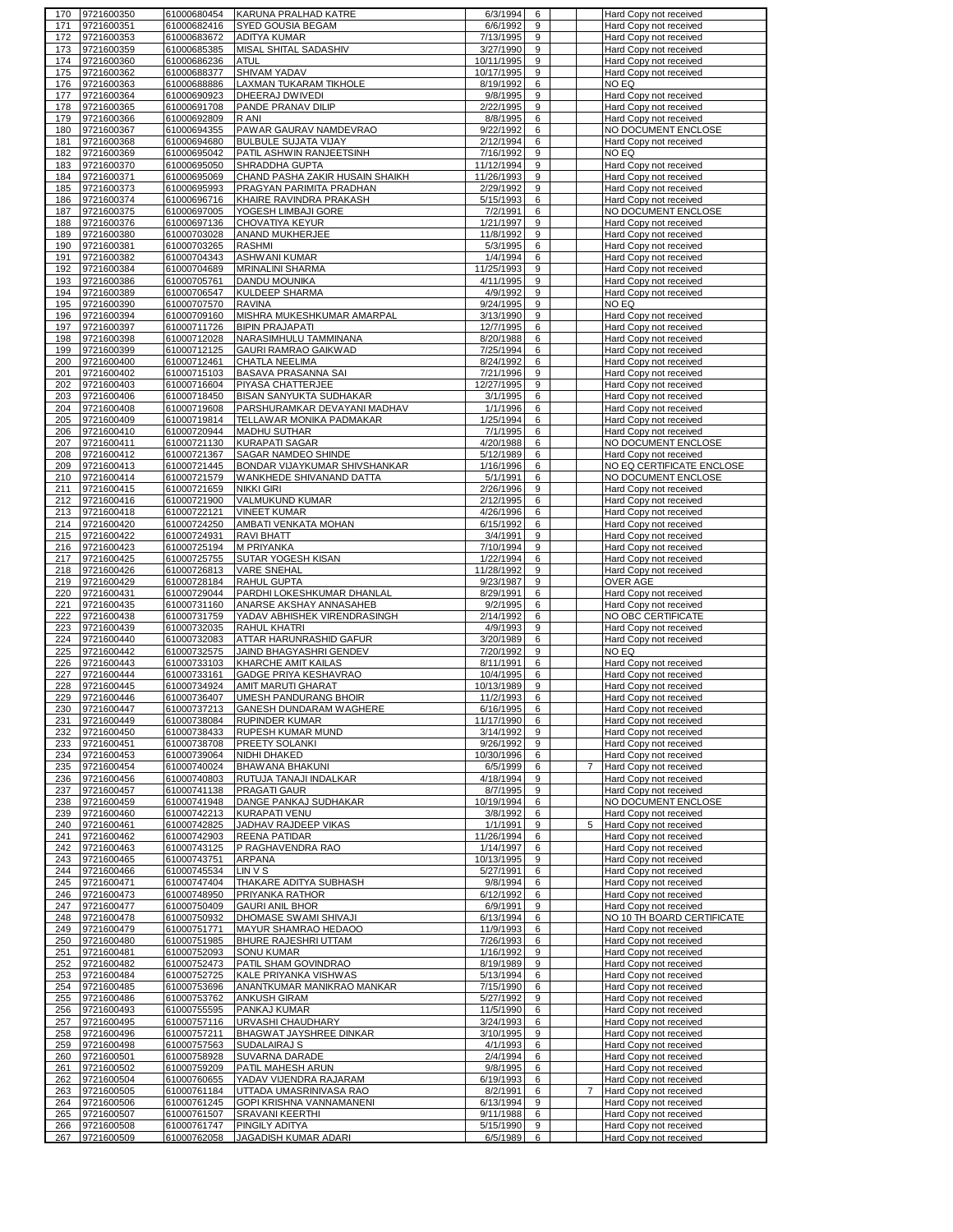| 268        | 9721600512 | 61000763844 | <b>GANESH RAM</b>             | 9/5/1997   | 6 | 3 | Hard Copy not received    |
|------------|------------|-------------|-------------------------------|------------|---|---|---------------------------|
| 269        | 9721600515 | 61000765051 | CHAUDHARI PANKAJ RATILAL      | 9/26/1992  | 6 |   | Hard Copy not received    |
| 270        | 9721600517 | 61000766797 | <b>BHAGYASHREE</b>            | 11/18/1993 | 6 |   | Hard Copy not received    |
| 271        | 9721600518 | 61000767063 | NAGPURE JAYESH ANIL           | 2/18/1993  | 6 |   | Hard Copy not received    |
| 272        | 9721600519 | 61000767278 | GEETU                         | 1/17/1995  | 9 |   | Hard Copy not received    |
| 273        | 9721600520 | 61000767529 | NAWALE JYOTI BHIMA            | 11/28/1993 | 6 |   | NO EQ CERTIFICATE ENCLOSE |
|            | 9721600521 |             | SHITAL JAYWANT PATIL          | 1/10/1992  | 9 |   |                           |
| 274        |            | 61000768023 |                               |            |   |   | Hard Copy not received    |
| 275        | 9721600528 | 61000770496 | AAQIBJAVED SHAIKH             | 12/28/1991 | 9 |   | Hard Copy not received    |
| 276        | 9721600529 | 61000771012 | <b>TIPPANI ANUSHA</b>         | 10/6/1993  | 6 |   | Hard Copy not received    |
| 277        | 9721600530 | 61000771192 | MAHANTI BHANOJI RAO           | 10/12/1996 | 6 |   | Hard Copy not received    |
| 278        | 9721600531 | 61000771288 | CHANDAN DIGAMBAR PARDHI       | 11/30/1989 | 9 |   | Hard Copy not received    |
| 279        | 9721600532 | 61000771891 | ATNURE YOGESH BABARAO         | 9/7/1995   | 9 |   | Hard Copy not received    |
| 280        | 9721600533 | 61000772479 | <b>ASHISH R SUPEKAR</b>       | 10/29/1991 | 6 |   | Hard Copy not received    |
| 281        | 9721600534 | 61000775224 | SHUBHAM KISHOR KHAIRNAR       |            | 6 |   | Hard Copy not received    |
|            |            |             |                               | 3/7/1996   |   |   |                           |
| 282        | 9721600535 | 61000775447 | <b>VISHAKHA</b>               | 7/22/1994  | 6 |   | Hard Copy not received    |
| 283        | 9721600541 | 61000779305 | NANNAVARE RUPALI POPAT        | 5/1/1993   | 6 |   | Hard Copy not received    |
| 284        | 9721600543 | 61000780204 | ABHILASH SANTOSH TANGADE      | 7/16/1995  | 6 |   | Hard Copy not received    |
| 285        | 9721600546 | 61000782042 | <b>GOURI SUHAS BHAT</b>       | 9/3/1995   | 9 |   | Hard Copy not received    |
| 286        | 9721600548 | 61000785853 | PATEL RICHAKUMARI PRAVINBHAI  | 5/3/1996   | 6 |   | Hard Copy not received    |
| 287        | 9721600550 | 61000786596 | LOPAMUDRA PRADHAN             | 5/8/1991   | 9 |   | Hard Copy not received    |
| 288        | 9721600551 | 61000786827 | RAJESH RANJAN                 | 2/13/1991  | 9 |   | Hard Copy not received    |
|            |            |             |                               |            | 9 |   |                           |
| 289        | 9721600552 | 61000786932 | KAVITHA ANDELA                | 6/6/1993   |   |   | Hard Copy not received    |
| 290        | 9721600553 | 61000787593 | NAVGHARE MANGAL MANCHAK       | 10/11/1992 | 6 |   | Hard Copy not received    |
| 291        | 9721600554 | 61000787655 | GADADE DHANASHRI DATTATRAYA   | 1/14/1994  | 6 |   | Hard Copy not received    |
| 292        | 9721600555 | 61000787833 | TENTU DURGAPRASADA RAO        | 6/1/1991   | 6 |   | Hard Copy not received    |
| 293        | 9721600556 | 61000788088 | JITHENDRA K S                 | 2/6/1997   | 6 |   | Hard Copy not received    |
| 294        | 9721600557 | 61000788490 | <b>JAYANTH S</b>              | 12/18/1996 | 9 |   | Hard Copy not received    |
| 295        | 9721600559 | 61000788920 | PRIYA SUBHASH SONEKAR         | 10/27/1993 | 9 |   | Hard Copy not received    |
| 296        |            | 61000790174 | <b>GHULE SACHIN SITARAM</b>   |            | 6 |   |                           |
|            | 9721600561 |             |                               | 11/11/1992 |   |   | Hard Copy not received    |
| 297        | 9721600568 | 61000791432 | WAGH CHETAN GANESH            | 2/20/1988  | 6 |   | Hard Copy not received    |
| 298        | 9721600570 | 61000791666 | PAGI AMITKUMAR FULABHAI       | 12/23/1993 | 6 |   | Hard Copy not received    |
| 299        | 9721600572 | 61000792183 | TOHAGAONKAR NILAM RAMAKANT    | 6/14/1992  | 9 |   | Hard Copy not received    |
| 300        | 9721600573 | 61000792705 | METKAR KEDAR SURYAKANT        | 3/17/1997  | 6 |   | NO EQ                     |
| 301        | 9721600574 | 61000792751 | <b>NEHA KUMARI</b>            | 12/17/1996 | 9 |   | Hard Copy not received    |
| 302        | 9721600575 | 61000793713 | KHIRATKAR PRIYANKA RAMBHAU    | 5/22/1994  | 6 |   | Hard Copy not received    |
|            | 9721600576 | 61000793982 | ROHIT ANKUSH THAKARE          | 12/12/1995 | 6 |   |                           |
| 303        |            |             |                               |            |   |   | Hard Copy not received    |
| 304        | 9721600577 | 61000794493 | KELODE SONAM YADAVRAO         | 7/1/1995   | 6 |   | Hard Copy not received    |
| 305        | 9721600578 | 61000794998 | PADMANE PRATIKSHA VITTHALRAO  | 5/21/1992  | 9 |   | Hard Copy not received    |
| 306        | 9721600580 | 61000796658 | <b>SREESANKAR V</b>           | 6/11/1994  | 9 |   | Hard Copy not received    |
| 307        | 9721600582 | 61000796945 | VITONDE LOKESH RAJKUMAR       | 8/3/1991   | 6 |   | Hard Copy not received    |
| 308        | 9721600583 | 61000796996 | PATHAK SHUBHAM NILKANTH       | 4/14/1994  | 9 |   | Hard Copy not received    |
| 309        | 9721600584 | 61000797033 | <b>STALIN KUMAR</b>           | 8/8/1991   | 6 |   |                           |
|            |            |             |                               |            |   |   | Hard Copy not received    |
| 310        | 9721600586 | 61000797838 | <b>BANDGAR TEJAL SHIVAJI</b>  | 11/1/1991  | 9 |   | Hard Copy not received    |
| 311        | 9721600587 | 61000797887 | KOLAA SURYA SILPA             | 6/6/1992   | 9 |   | Hard Copy not received    |
| 312        | 9721600588 | 61000797927 | <b>RAJESHREE</b>              | 5/16/1995  | 6 |   | Hard Copy not received    |
| 313        | 9721600589 | 61000798170 | <b>JAYABEN</b>                | 3/1/1992   | 6 |   | Hard Copy not received    |
| 314        | 9721600590 | 61000798233 | SHAIK SAFIYA BEGUM            | 3/26/1996  | 6 |   | Hard Copy not received    |
| 315        | 9721600591 | 61000799835 | <b>SUNIL KUMAR</b>            | 12/30/1993 | 9 |   | Hard Copy not received    |
|            |            |             |                               |            |   |   |                           |
| 316        | 9721600592 | 61000800457 | RUPALI RAMESH BARGE           | 5/2/1995   | 9 |   | Hard Copy not received    |
| 317        | 9721600594 | 61000800832 | <b>VARUN KUMAR</b>            | 2/5/1990   | 6 |   | Hard Copy not received    |
| 318        | 9721600596 | 61000802611 | <b>AKASH</b>                  | 1/21/1997  | 6 |   | Hard Copy not received    |
| 319        | 9721600598 | 61000803783 | CH ALEKHYA                    | 3/25/1996  | 6 |   | Hard Copy not received    |
| 320        | 9721600599 | 61000804268 | CH LAKSHMI MANASA             | 1/3/1996   | 9 |   | Hard Copy not received    |
| 321        | 9721600600 | 61000804621 | <b>I ANUSHA</b>               | 2/21/1997  | 6 |   | Hard Copy not received    |
| 322        | 9721600602 | 61000806133 | GODBOLE PRACHI RAJENDRA       | 10/7/1988  | 9 |   | Hard Copy not received    |
|            |            |             |                               |            |   |   |                           |
| 323        | 9721600603 | 61000806782 | <b>KIRAN C THOMAS</b>         | 6/7/1993   | 6 |   | Hard Copy not received    |
| 324        | 9721600604 | 61000806996 | SONAWANE VAIBHAV KAILAS       | 1/29/1996  | 6 |   | Hard Copy not received    |
| 325        | 9721600606 | 61000807029 | CHAVHAN SHUBHAM VIJAY         | 1/2/1994   | 9 |   | NO EQ                     |
| 326        | 9721600607 | 61000807231 | ASHISH KUMAR SHARMA           | 8/21/1993  | 9 |   | Hard Copy not received    |
| 327        | 9721600608 | 61000807531 | MUNJAPARA HIRENKUMAR AMRUTLAL | 8/13/1996  | 9 |   | Hard Copy not received    |
| 328        | 9721600609 | 61000807728 | PUSHPESH SAGAR                | 1/26/1992  | 6 |   | Hard Copy not received    |
| 329        | 9721600610 | 61000807831 | MULLA HUSSAIN BEEBI           | 8/25/1991  | 9 |   | Hard Copy not received    |
|            |            | 61000807852 |                               |            |   |   |                           |
| 330        | 9721600611 |             | PATEL DHRUVI RAMESHKUMAR      | 1/2/1995   | 9 |   | Hard Copy not received    |
| 331        | 9721600612 | 61000807875 | PATIL SAMRUDDHI RAJKUMAR      | 7/3/1995   | 9 | 3 | Hard Copy not received    |
| 332        | 9721600614 | 61000809688 | <b>JAI PRAKASH</b>            | 6/15/1995  | 9 |   | Hard Copy not received    |
| 333        | 9721600616 | 61000810496 | KENDRE SARASWATI VASANTRAO    | 2/25/1992  | 6 |   | NO EQ                     |
| 334        | 9721600618 | 61000811016 | PRIYADARSHINI B               | 10/22/1995 | 6 |   | Hard Copy not received    |
| 335        | 9721600620 | 61000811761 | AMBEKAR ARCHANA ARUN          | 2/10/1996  | 6 |   | Hard Copy not received    |
| 336        | 9721600621 | 61000811870 | KANDUKURU THYAGARAJ           | 11/22/1993 | 6 |   | Hard Copy not received    |
| 337        | 9721600625 | 61000812719 | RUTUJA VIJAYKUMAR KUBDE       | 7/30/1994  | 6 |   | Hard Copy not received    |
| 338        | 9721600626 | 61000812860 | BHOYAR BHUSHAN RIPUSUDAN      | 10/27/1987 | 6 |   | Hard Copy not received    |
|            | 9721600629 |             |                               |            | 6 |   | Hard Copy not received    |
| 339        |            | 61000813211 | MAZHAR ANWARI                 | 5/10/1996  |   |   |                           |
| 340        | 9721600631 | 61000814261 | JOSHI SHUBHAM VISHWAMBHAR     | 1/14/1996  | 9 |   | Hard Copy not received    |
| 341        | 9721600632 | 61000814358 | <b>ASHOK KUMAR</b>            | 1/14/1990  | 6 |   | Hard Copy not received    |
| 342        | 9721600640 | 61000817747 | SHENDE RAVINA RAMESH          | 1/7/1994   | 6 |   | Hard Copy not received    |
| 343        | 9721600641 | 61000817783 | <b>NITESH KUMAR</b>           | 3/2/1993   | 9 |   | Hard Copy not received    |
| 344        | 9721600642 | 61000818578 | JADHAV VIJAY RAMRAO           | 10/20/1996 | 6 |   | Hard Copy not received    |
| 345        | 9721600645 | 61000819979 | <b>BHARANE HARISH AKSHAY</b>  | 12/10/1993 | 9 |   | Hard Copy not received    |
| 346        | 9721600646 | 61000820592 | HIWARKAR ASHISH KESHAVRAO     | 2/1/1991   | 6 |   | Hard Copy not received    |
|            |            |             |                               |            | 6 |   | Hard Copy not received    |
| 347        | 9721600647 | 61000820808 | PANDIT MAULI RAM              | 7/26/1992  |   |   |                           |
| 348        | 9721600648 | 61000821267 | SUNIL LAXMAN AVHAD            | 9/5/1994   | 6 |   | Hard Copy not received    |
| 349        | 9721600650 | 61000822455 | NAGELLA SIVA THEJA            | 5/30/1994  | 9 |   | Hard Copy not received    |
| 350        | 9721600651 | 61000823056 | GUDAPE BHAGYASHRI SURESHRAO   | 3/27/1992  | 6 |   | Hard Copy not received    |
| 351        | 9721600652 | 61000823258 | LOHAKARE DIGAMBAR VISHNU      | 6/9/1993   | 6 |   | Hard Copy not received    |
| 352        | 9721600653 | 61000824255 | KAYASTH NAKULSINH DIPAKSINH   | 4/19/1995  | 9 |   | Hard Copy not received    |
| 353        | 9721600654 | 61000824564 | SNIGDHA PRIYADARSHANI         | 5/7/1993   | 9 |   | Hard Copy not received    |
| 354        | 9721600655 | 61000824855 | SUBHASH KUMAR                 | 1/5/1993   | 9 |   | Hard Copy not received    |
|            |            |             |                               |            |   |   |                           |
| 355        | 9721600656 | 61000824864 | SONU JAISWAL                  | 1/1/1995   | 6 |   | Hard Copy not received    |
| 356        | 9721600657 | 61000824971 | ZADE MONIKA GAJANAN           | 12/23/1994 | 6 |   | Hard Copy not received    |
| 357        | 9721600658 | 61000825071 | SUDHAKAR A                    | 6/25/1994  | 6 |   | Hard Copy not received    |
| 358        | 9721600661 | 61000825777 | YAMINI VERMA                  | 8/26/1993  | 9 |   | Hard Copy not received    |
| 359        | 9721600662 | 61000826053 | <b>VYAS FERAS VIJAYKUMAR</b>  | 7/2/1996   | 9 |   | Hard Copy not received    |
| 360        | 9721600663 | 61000826595 | PAWAR ARUN MAHADEV            | 8/4/1993   | 9 |   | Hard Copy not received    |
| 361        | 9721600665 | 61000827460 | SHEJWAL SWATI PRAKASH         | 6/22/1993  | 6 |   | Hard Copy not received    |
|            |            |             |                               |            |   |   |                           |
| 362        | 9721600666 | 61000827849 | BHOYAR SUJYOT NAMDEO          | 10/27/1992 | 6 |   | Hard Copy not received    |
| 363        | 9721600670 | 61000828534 | AMULYA                        | 5/19/1996  | 6 |   | Hard Copy not received    |
|            | 9721600671 | 61000828949 | SUPRIYA R                     | 12/19/1993 | 6 |   | Hard Copy not received    |
| 364<br>365 | 9721600674 | 61000830428 | LAMAGE AMOL RAVINDRA          | 2/23/1996  | 6 |   | Hard Copy not received    |